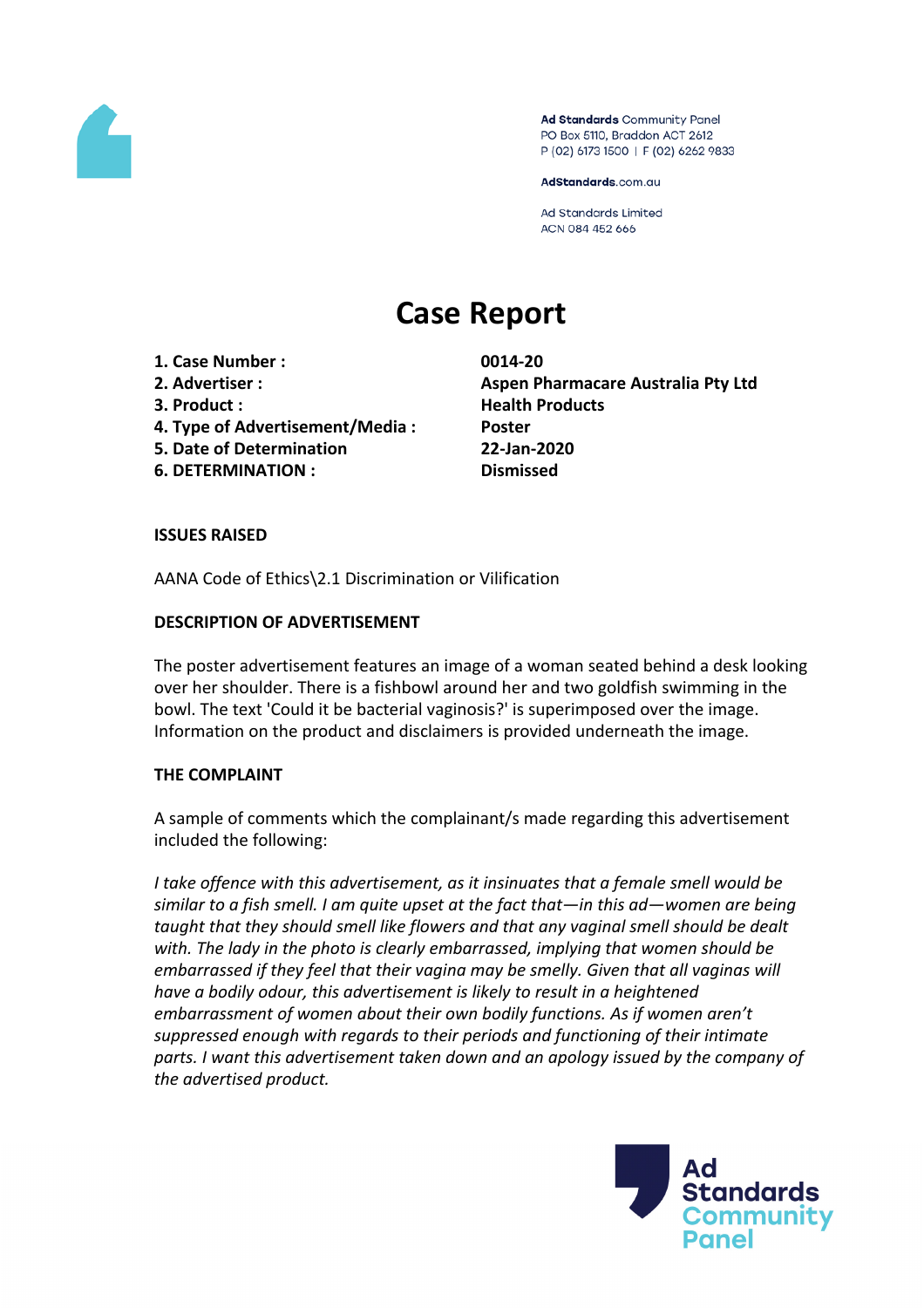

#### **THE ADVERTISER'S RESPONSE**

Comments which the advertiser made in response to the complainant/s regarding this advertisement include the following:

*Aspen's response to allegations of breaches of Section 2 of the AANA Code of Ethics*

*Aspen Pharmacare Australia Pty Ltd is a large pharmaceutical company providing a wide range of therapeutic goods for the treatment of medical conditions. Aspen is not a member of Ad Standards and notes that the AANA Code is a voluntary code.*

*As a member of Consumer Healthcare Products Australia (previously ASMI – the peak body representing manufacturers and distributors of consumer healthcare products, including non-prescription medicines), Aspen agrees to comply with the CHP Australia Code of Practice (a code which is not administered by Ad Standards) that sets ethical standards for advertising and promotion of non-prescription consumer healthcare products in Australia and supports informed healthcare choices and Quality Use of Medicine. Aspen is also required by the Therapeutic Goods Act to comply with the Therapeutic Goods Advertising Code, and, in respect of promotional material for prescription medicines, with Medicines Australia Code of Conduct. All Aspen marketing material goes through an internal promotional review process involving marketing, medical and legal personnel before it is released.*

*On behalf of Aspen Pharmacare Australia Pty Ltd and the product sponsor, Starpharma Pty Ltd, we are sorry to hear this female consumer was offended by the advertisement. We acknowledge that not all members of the community will like the advertisement. The advertisement was placed in ladies toilets in 62 shopping centres nationally equating to 784 display points in July, August, September and December 2019, with an estimated weekly reach of 5 million women. The number of negative comments we have received is negligible, which is evidence that community standards have not been breached.*

## *The product*

*The intent of the ad is to alert women to this new treatment, in the context of a condition that many women find embarrassing to raise with their healthcare professional. The product being advertised is Fleurstat BV Gel – a new treatment for the medical condition bacterial vaginosis (BV) – which has been welcomed by the medical community and sufferers, being the first clinically trialled and efficacious nonantibiotic treatment available for BV. The product is available without a prescription, and is a very important addition to the treatment of this problematic, yet common, condition. Fleurstat BV Gel is registered by the Therapeutic Goods Administration as a vaginal flora gel medical device – see attached the Australian Register of Therapeutic Goods (ARTG) Registration - ARTG number: 295465.*

*Advertising restrictions*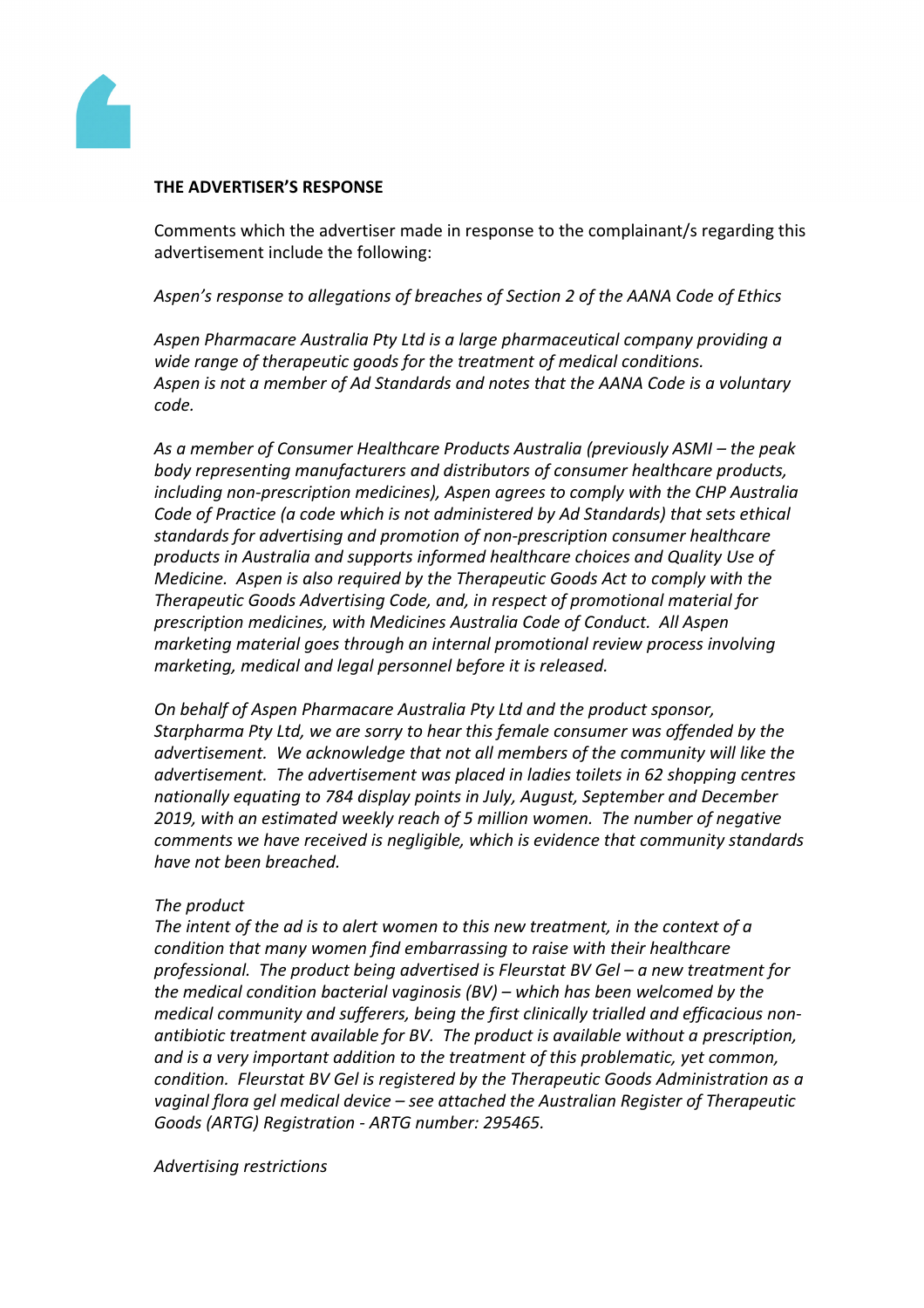

*The product is legally allowed to be advertised, but all promotional material relating to the product must comply with the Therapeutic Goods Advertising Code 2018 No.2, including the restricted representations approved by the Department of Health. It is a "Schedule 3 – Pharmacist Only" product (i.e. it is "behind the counter" in pharmacy, not available for self-selection) so the consumer must initiate a discussion with the pharmacist, and the pharmacist must determine whether the product is the correct treatment for the woman.*

## *The condition the product treats*

*BV is twice as common as vaginal thrush, yet BV condition awareness in the wider community is, as yet, very low. Our pre-launch research indicated only 10% of women who have experienced symptoms are aware of BV. If left untreated BV can have serious consequences including pelvic inflammatory disease, increased risk of sexually transmitted infections, and in pregnancy may cause preterm labour, miscarriage and low birth weight babies.*

#### *The intent of the advertisement*

*Due to the low level of knowledge and sometimes misdiagnosis of BV, we consider that the key to helping women who may have BV (even if they do not know about BV) to correctly identify, and accordingly receive appropriate treatment, is consumer awareness of the condition and the availability of the product. Aspen is using strong imagery to acknowledge the embarrassing nature of the condition and to emphasise the major concerning symptom of BV, which is also the main differentiating factor of BV as compared to vaginal thrush, being the strong odour, commonly objectively described in peer reviewed clinical publications as well as by individual sufferers as 'fishy'. We attach examples of these publications in which we have highlighted this description. Without this strong imagery, we think this ad would not catch the attention of many of the people who may benefit from this product.*

## *Considerations regarding placement of the advertisement*

*We have researched BV in depth, including with sufferers, and we are very empathetic with regard to the embarrassing nature of the condition. In recognition of this, we have limited the placement of this large ad to discrete locations, currently inside cubicles in women's toilets (which is where we understand these complainants saw the ad), enabling women to view and take photos of the ad in private. We have received feedback from pharmacy that many consumers have taken photographs of this advertisement from shopping centre toilet doors into pharmacy to request the product. This helps the woman to start the conversation with her pharmacist, doctor, family or friends.*

#### *General response to the complainant's reason for concern*

*The advertisement is clearly advertising a pharmaceutical product for a particular medical condition. For the reasons stated above, we consider it is appropriate for the advertisement to portray that a major defining symptom of the female medical condition BV is a smell similar to a fish smell, and it is appropriate for the imagery to acknowledge the embarrassment and isolation women may feel about this medical condition.*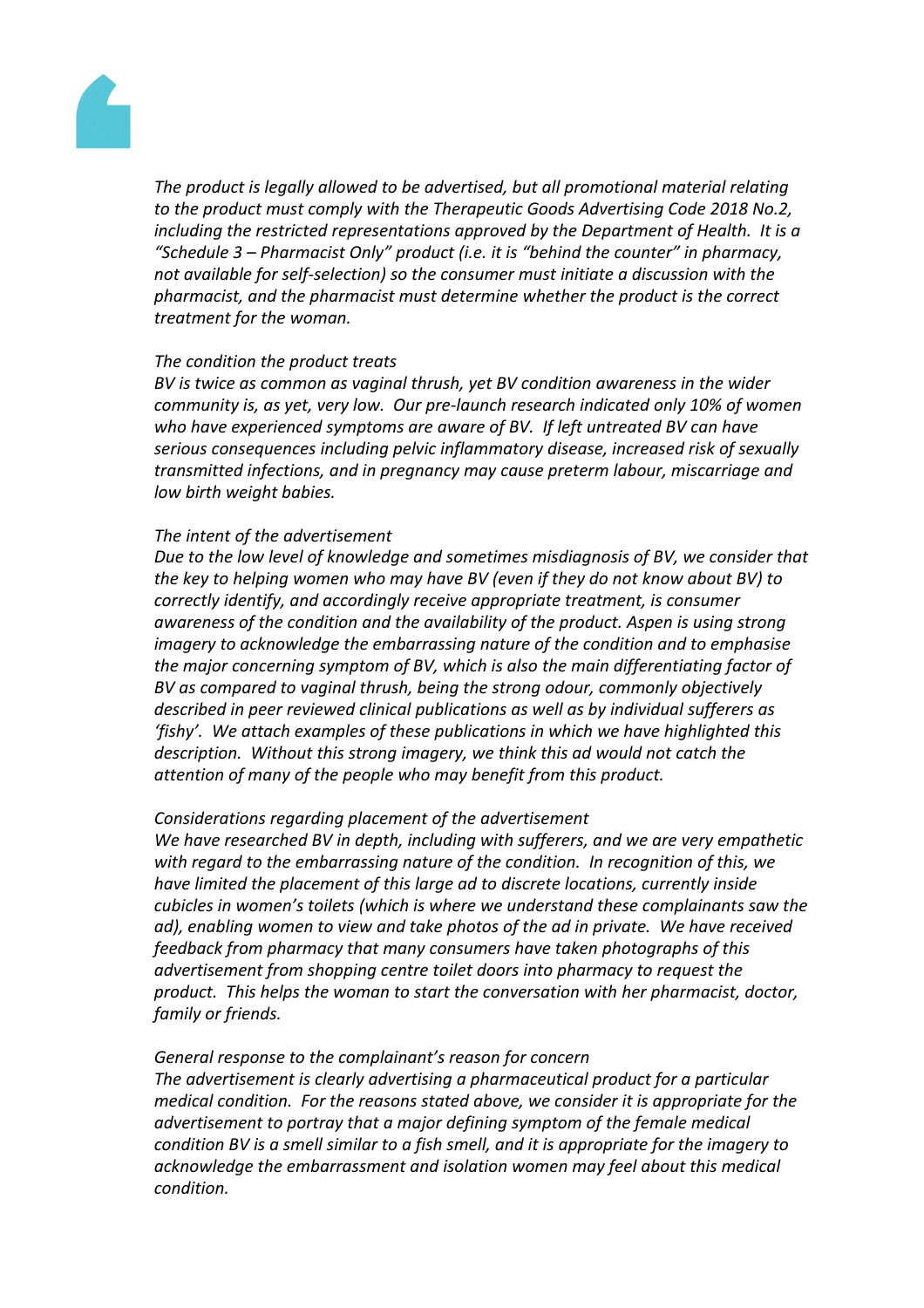

*Contrary to the opinion expressed in the complaint, the ad is in no way intended to imply (nor do we consider a reasonable person is likely to consider it implies) that women should be concerned about or embarrassed about normal bodily odours or functions, or that they should "smell like flowers", or that "any vaginal smell should be dealt with", nor that all women have BV. The advertisement clearly states that Fleurstat BV gel is "for … relief from symptoms, including abnormal vaginal odour and discharge, helping to normalise vaginal pH, and restore the normal vaginal flora balance" (Aspen's emphasis). This is in accordance with the product's intended purpose and approved restricted representations for the product.*

*Aspen is of the view that the advertisement supports informed healthcare choices – a key objective of the CHP Australia Code of Practice – is ethical and consistent with the Quality Use of Medicines. Aspen considers that the advertisement offers benefits that far outweigh any unintended offence that may be taken.*

*Response addressing specific sections of the AANA Code of Ethics*

*Section 2.1 - Not portray people in a way which discriminates against or vilifies a person or section of the community on account of … gender*

*The woman portrayed in the advertisement is not portrayed in a way that discriminates against, treats unfavourably or vilifies, humiliates or ridicules her on account of her gender.*

*As detailed above, the advertisement portrays a woman, and is specifically targeted to women, because the product is used only by women, as only women suffer from BV. The fact that only women get BV is incidental. There is no intent to discriminate against or vilify women on account of their gender. It is advertising a product for a specific condition, the main identifying symptom of which is a 'fishy' odour (being an abnormal odour) and is a call to action to women who are concerned about a 'fishy' vaginal odour – and those who may not know they have BV or that there is a (new) treatment for BV. The product is only available from a pharmacist. Consumers have to ask the pharmacist if it is suitable for them. A pharmacist will only supply the product if the pharmacist considers the woman may require treatment for the condition BV, not on the basis that the woman wants to "smell of flowers".*

*Aspen considers the advertisement is ethically and socially progressive and responsible. It seeks to portray (based on consumer research) the feelings of the person who may have BV, and present a solution. It has been prepared with a sense of obligation to the consumer – it is honest and truthful, and rather than seeking to exploit fears, it is positive and encouraging to women who are concerned about the identifying symptom – giving them information that there may be a treatment available.*

*The imagery is about the woman's feelings and the reality of how the woman suffering from BV sees herself (not how others see her or should see her, nor even how she*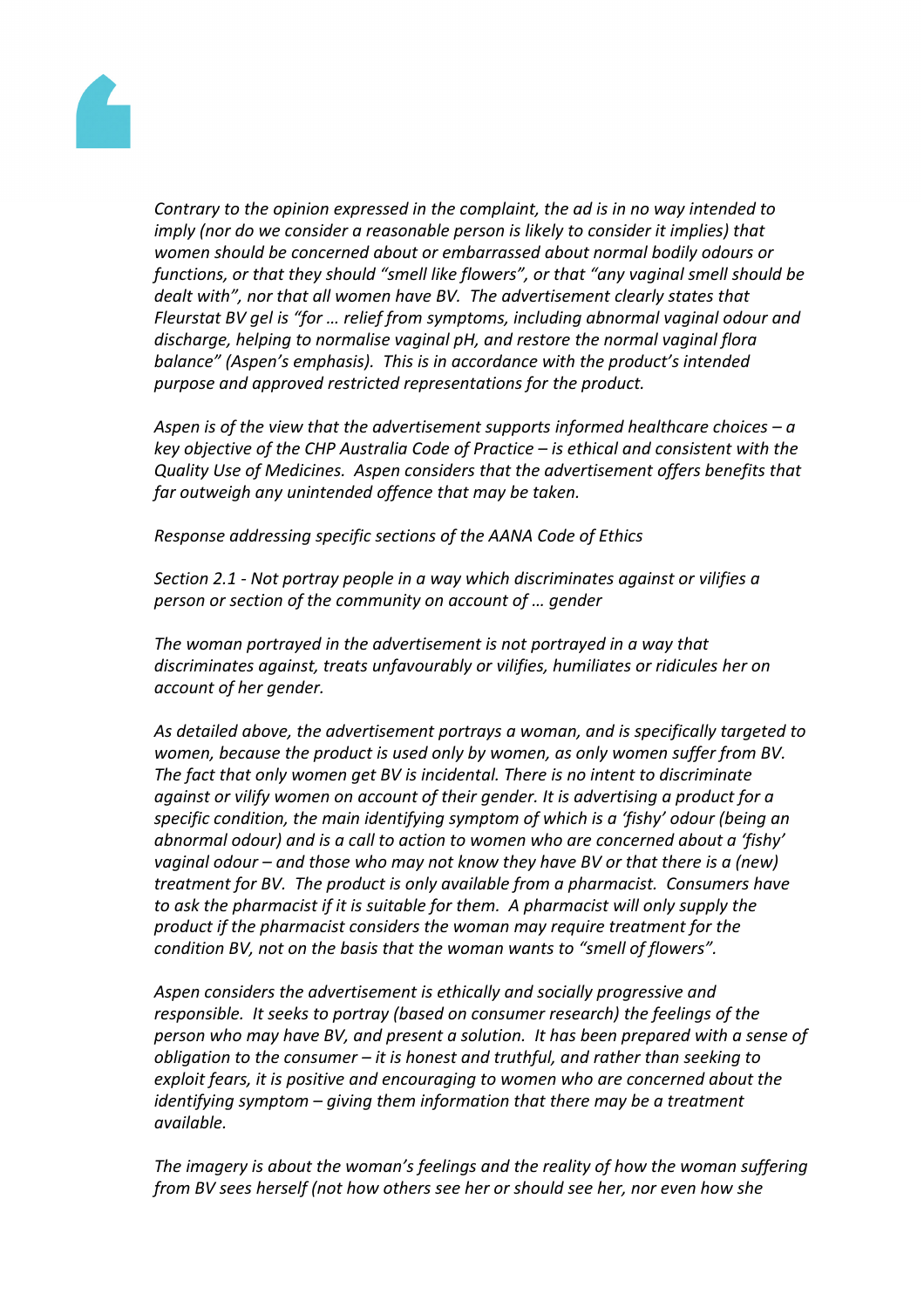

*should see herself). The fish bowl image is intended to resonate with the way that (based on our research) the woman with BV feels constrained or isolated by her medical condition as she feels embarrassed to talk to anyone about it, even to her doctor. It is about the woman's feelings, not the feelings or reactions of others towards her. The two people also in the office in the ad's background are not depicted as ridiculing the woman in the foreground or even being aware of her – they are not looking in her direction.*

*The image of the fish is intended to be a visual reference to the main identifying symptom and given the product, it is not inappropriate to make reference to the problem that the product can help with. It does not suggest that all women suffer from this medical condition, or that women who do suffer from this medical condition at some time should be thought less of – but rather that if they do suffer from this medical condition, there is a product that may be able to assist.*

#### *To summarise:*

*Not discriminatory: Nothing in the ad that could be said to reveal inequity, bigotry, intolerance towards or unfair, unfavourable or less favourable treatment of females due to them being females or due to them having characteristics attributed to them (such as having a fishy odour) because they are female. It does not imply women with BV should be thought less of as a result of their BV.*

*Does not portray negative stereotypes that implicate women: The ad does not imply that all women are smelly, or that being smelly is bad, nor is it intended to make a person with BV feel smelly. The ad is intended to raise awareness, for those who may be concerned, that there is a product that may treat their condition.*

*Does not vilify: there is nothing in the ad that humiliates, intimidates, incites hatred towards, contempt for, or ridicules females owing to, because of, or due to their being female or having characteristic attributed to females. A fishy odour is not a characteristic generally attributed to females. It targets, in a positive and empathetic way, women who are concerned about having a fishy odour – being a distinguishing symptom of a medical condition they may well be suffering from.*

*Section 2.2 – Not employ sexual appeal … in a manner which is exploitative or degrading Not relevant as the advertisement does not employ sexual appeal.*

*Section 2.3 – Not portray violence unless justifiable Not relevant as the advertisement does not present or portray violence.*

*Section 2.4 – Treat sex, sexuality and nudity with sensitivity to the relevant audience Not relevant as the advertisement contains no visual reference to sex or sexuality.*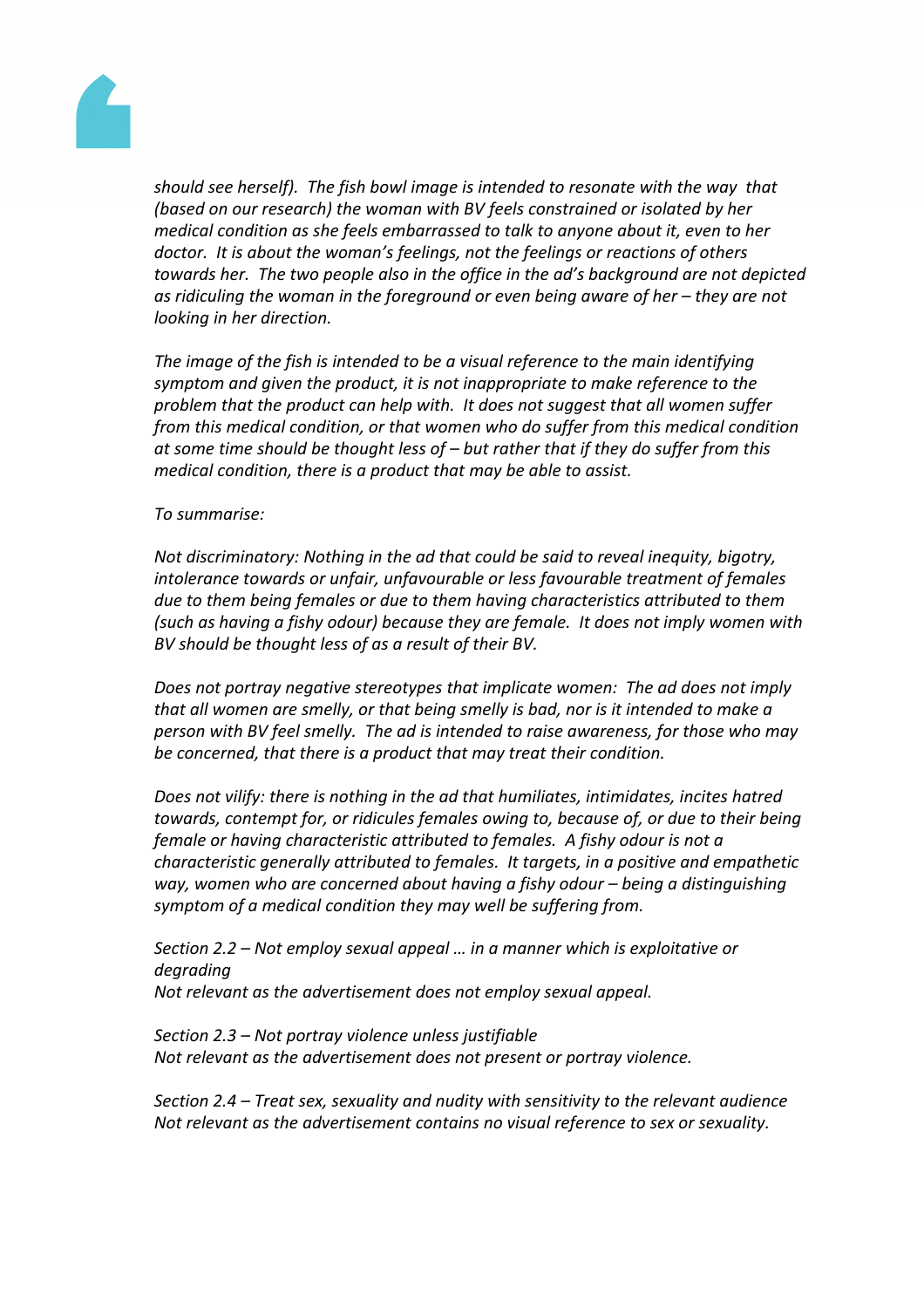

*Section 2.5 – Only use language which is appropriate in the circumstances (including appropriate for the relevant audience and medium). Strong or obscene language shall be avoided*

*Not relevant as the advertisement does not raise this issue.*

*Section 2.6 – Not depict material which is contrary to Prevailing Community Standards on health and safety*

*The advertisement does not portray, promote or cause pressure to conform to an ideal body image that is unrealistic or unattainable through healthy practices and which is not justifiable in the context of the product being advertised. If the Board considers that this section of the Code is relevant due to the complainant's statement that it insinuates that women should "smell like flowers", we repeat that this is not the intent of the advertisement and, with respect to the complainant, nor do we consider a reasonable person to whom the advertisement is addressed is likely to understand that the advertisement implies that women should "smell like flowers" or that "normal vaginal smells should be dealt with", particularly given that the advertisement talks about abnormal vaginal odour and restoring the normal vaginal flora balance. The advertisement is clearly for a therapeutic product that is only available from a pharmacist after the pharmacist determines whether the product may be the correct treatment for the consumer's medical condition.*

*The advertisement does not contain any statements that are factually inaccurate or which involve unsafe practices. The advertisement does not constitute bullying in a manner that is contrary to Prevailing Community Standards.*

*Section 2.7 – Shall be clearly distinguishable as an ad to the relevant audience. The material is clearly distinguishable (as noted by the complaint) as an advertisement for a product (Fleurstat BV Gel) to women who may be suffering from BV.*

## *Other AANA Codes*

*The product does not come within the scope of the AANA Code for Advertising and Marketing Communications to Children or the AANA Food and Beverage marketing and Communications Code. Aspen is not a licensed wagering operator so the AANA Wagering Advertising and Marketing Communications Code does not apply to the advertisement.*

*Aspen considers the advertisement complies with the AANA Code (and with the CPH Australia Code and the Therapeutic Goods Advertising Code).*

*Please let us know if the Board intends to consider any section of the Code that Aspen has considered not relevant so that Aspen is afforded a reasonable opportunity to make submissions on the matter as it is our present understanding that only section 2.1 of the Code is relevant to this advertisement.*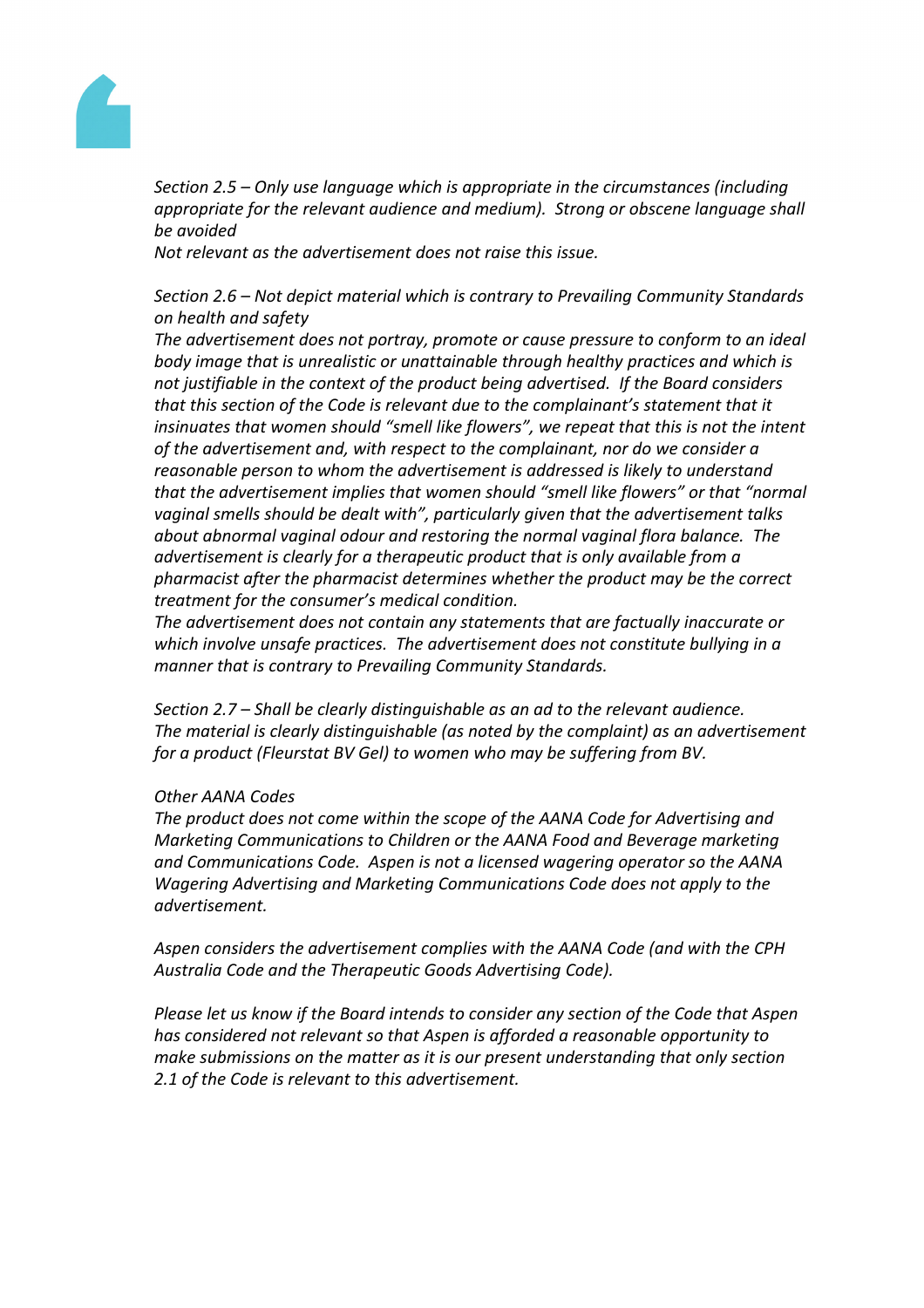

#### **THE DETERMINATION**

The Ad Standards Community Panel (Panel) considered whether this advertisement breaches Section 2 of the AANA Code of Ethics (the Code).

The Panel noted the complainant's concern that the advertisement is offensive towards women.

The Panel viewed the advertisement and noted the advertiser's response.

The Panel considered whether the advertisement complied with Section 2.1 of the Code which requires that 'advertisements shall not portray or depict material in a way which discriminates against or vilifies a person or section of the community on account of race, ethnicity, nationality, gender, age, sexual preference, religion, disability, mental illness or political belief.'

The Panel noted the Practice Note to Section 2.1 provides the following definitions:

*"Discrimination – unfair or less favourable treatment.*

#### *Vilification – humiliates, intimidates, incites hatred, contempt or ridicule."*

The Panel considered that the complainant's overall concern appeared to relate to the topic of a woman's vaginal odour being promoted at all, and that such a reference to a matter which some women wish to remain private is offensive. The Panel considered that of itself, the topic of vaginal odour is not discriminative or vilifying although some members of the community would prefer not to have this type of issue discussed publicly.

The Panel noted supporting documentation provided by the advertiser, providing evidence that the medical condition bacterial vaginosis is commonly associated with a fish smell. The Panel considered that depicting possible symptoms of a medical condition is not of itself a breach of the Code.

The Panel noted that the advertisement depicts the woman in the fishbowl as looking uncomfortable or embarrassed, but considered that the other people in the advertisement are not looking at her, and are not denigrating her in any way.

The Panel considered that the advertisement depicts a symptom of a medical condition in a relatable manner, and provides an option to help with the condition. The Panel considered that the advertisement does not depict the woman in the advertisement or women in general in a manner that is unfair nor in a manner that would be likely to humiliate or incite ridicule. The Panel noted that the advertisement is only displayed on toilet doors in women's toilets and that there is very little opportunity for people other than women to see the advertisement, and very little opportunity for it to be interpreted as demeaning to women. The Panel determined